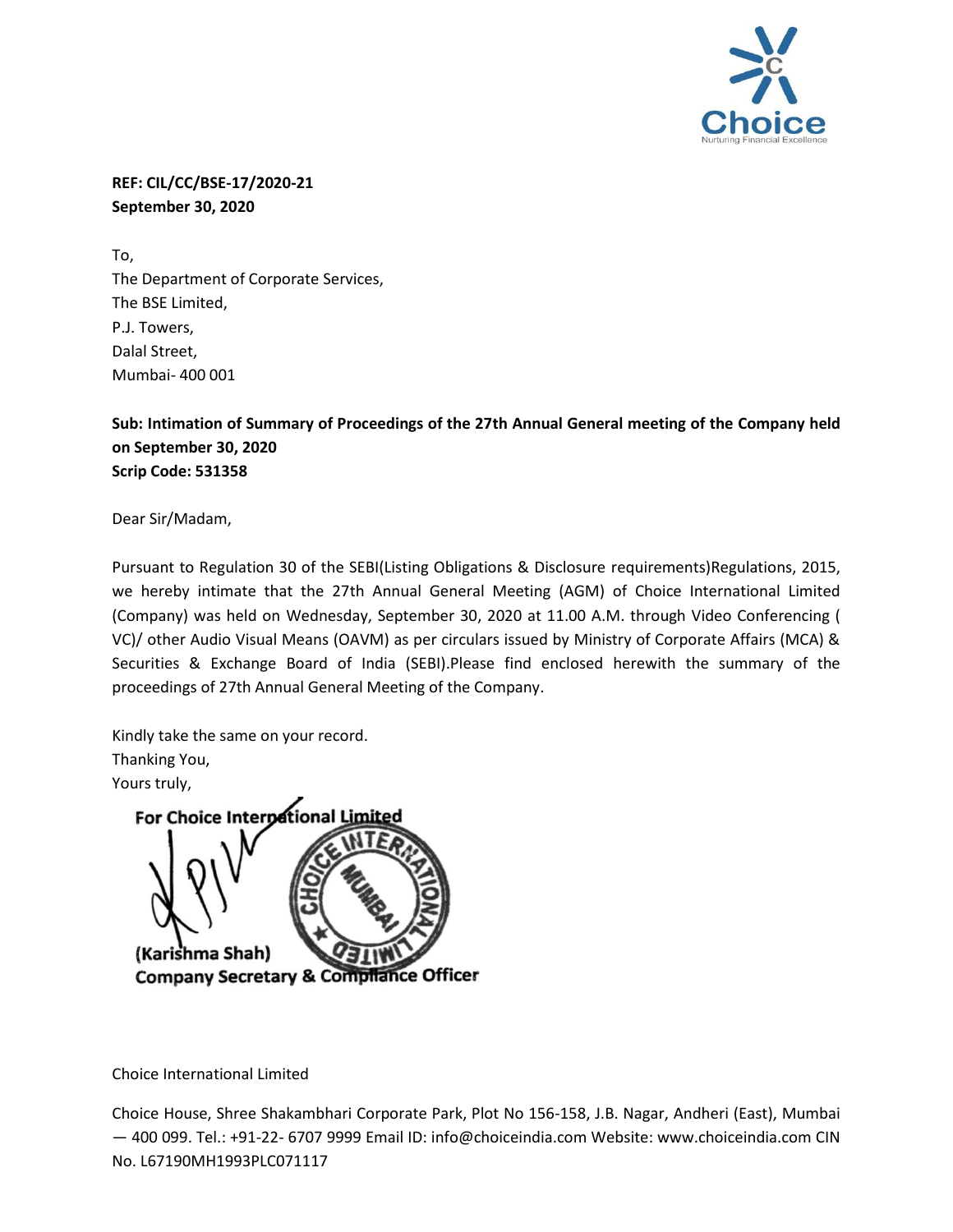

## **Summary of the Proceedings of 27th AGM of the Company**

The 27th Annual General Meeting (AGM) of the members of Choice International Limited was held on Wednesday, September 30, 2020 at 11.00 A.M. through Video Conferencing (VC)/ other Audio Visual Means (OAVM) in compliance with circulars issued by Ministry of Corporate Affairs (MCA) & Securities & Exchange Board of India (SEBI) from time to time. The link for accessing the AGM was opened at 10.45 a.m., 15 minutes prior to the official time as per the statutory requirements & convenience.

## **Director'sPresent:**

| 1. Mr. Kamal Poddar       |                          | <b>Managing Director</b>  |
|---------------------------|--------------------------|---------------------------|
| 2. Mr. Ajay Kejriwal      |                          | <b>Executive Director</b> |
| 3. Mrs. Hemlata Poddar    |                          | Non-Executive Director    |
| 4. Mr. Kanhaiyalal Berwal | $\overline{\phantom{a}}$ | Independent Director      |
| 5. Mr. Bharatkumar Shah   | $\overline{\phantom{0}}$ | Independent Director      |
| 6. Mr. Ashok Kumar Thakur | -                        | Independent Director      |

The Meeting was chaired by Mr. Kamal Poddar, Managing Director of the Company, on presence of requisite quorum, the meeting was called in order.

Mr. Kamal Poddar gave an overview of the financial & overall performance of the Company during the financial year ended March 31, 2020.

The Chairman informed the members that pursuant to the provisions of the Companies Act, 2013 read with Companies (Management and Administration) Rules, 2014 as amended & as per SEBI (Listing Obligations and Disclosure Requirements) Regulation, 2015 the Company has provided an electronic voting facility to the Members of the Company in respect of businesses to be transacted at the  $27<sup>th</sup>$ AGM. The e- voting period commenced on September 27, 2020 at 9.00 A.M. and ended on September 29, 2020 at 5.00 P.M.

The Members were informed that M/s. R M Mimani & Associates LLP, Practicing Company Secretaries, has been appointed as the Scrutinizer to scrutinize the e-voting process in a fair and transparent manner.

## Choice International Limited

Choice House, Shree Shakambhari Corporate Park, Plot No 156-158, J.B. Nagar, Andheri (East), Mumbai — 400 099. Tel.: +91-22- 6707 9999 Email ID: info@choiceindia.com Website: www.choiceindia.com CIN No. L67190MH1993PLC071117